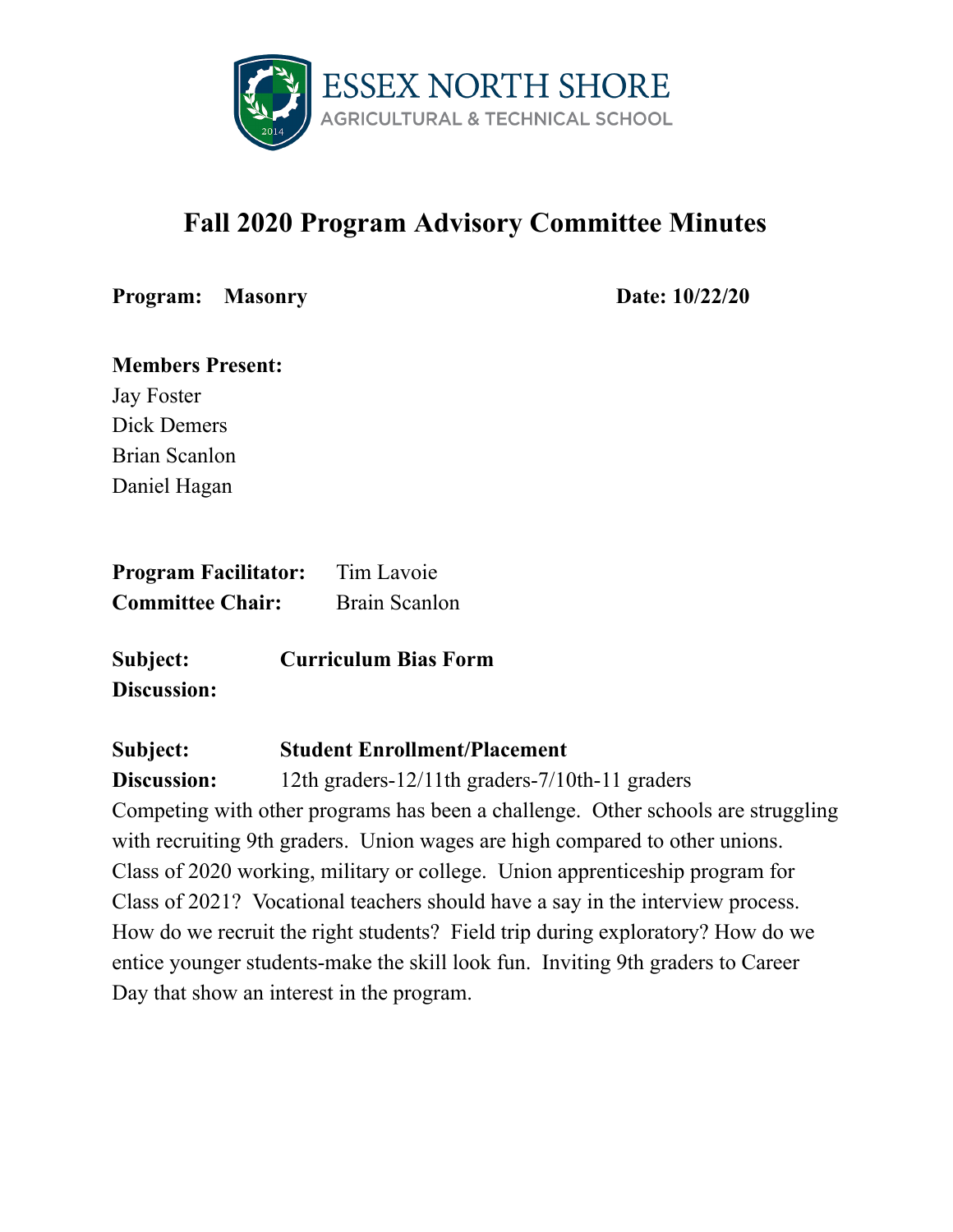

# **Subject: Remote Learning Best Practices**

**Discussion:** Google classroom, helps keep them organized. Schoology using it for exploratory. EdPuzzle. Struggling with running out of ideas. Talked about making sure assignments vary during remote time. Activities that include going around neighborhoods to identify masonry related items.

#### **Subject: New Trends in the Occupational Area**

**Discussion:** Dustless saws. The big change recently-open graded for pavers. Changed the way in which pavers look. Traditional type material, now open graded-drains better, sands between joints have changed. Walls same-pavers have changed. Shift from mechanical lifting/placing of material instead of by hand. Large format/slab mechanical lifting is needed. With new technology/air tools. Larger format making it difficult to manually work with product. Trend is going towards working with mechanical lifting

## **Subject: Employee Outlook**

**Discussion:** Met with new company-Dalero Masonry. Manufacturing companies are struggling to find people to work to develop products. Huge labor issues supply end and install end. Vitacreek-Milford, MA More jobs than students. Crisis-getting people to understand the demand.

## **Subject: Portfolios**

**Discussion:** Students should bring them to interviews. The more pictures  $\&$ reflections students have the better to demonstrate their skill set. Blueprint for future jobs they do. Having more reflections relevant to their CTE program area. Every project they do have reflections and pictures.

Virtual Portfolio Showcase-transfer onto a slideshow, but still have hard copy.